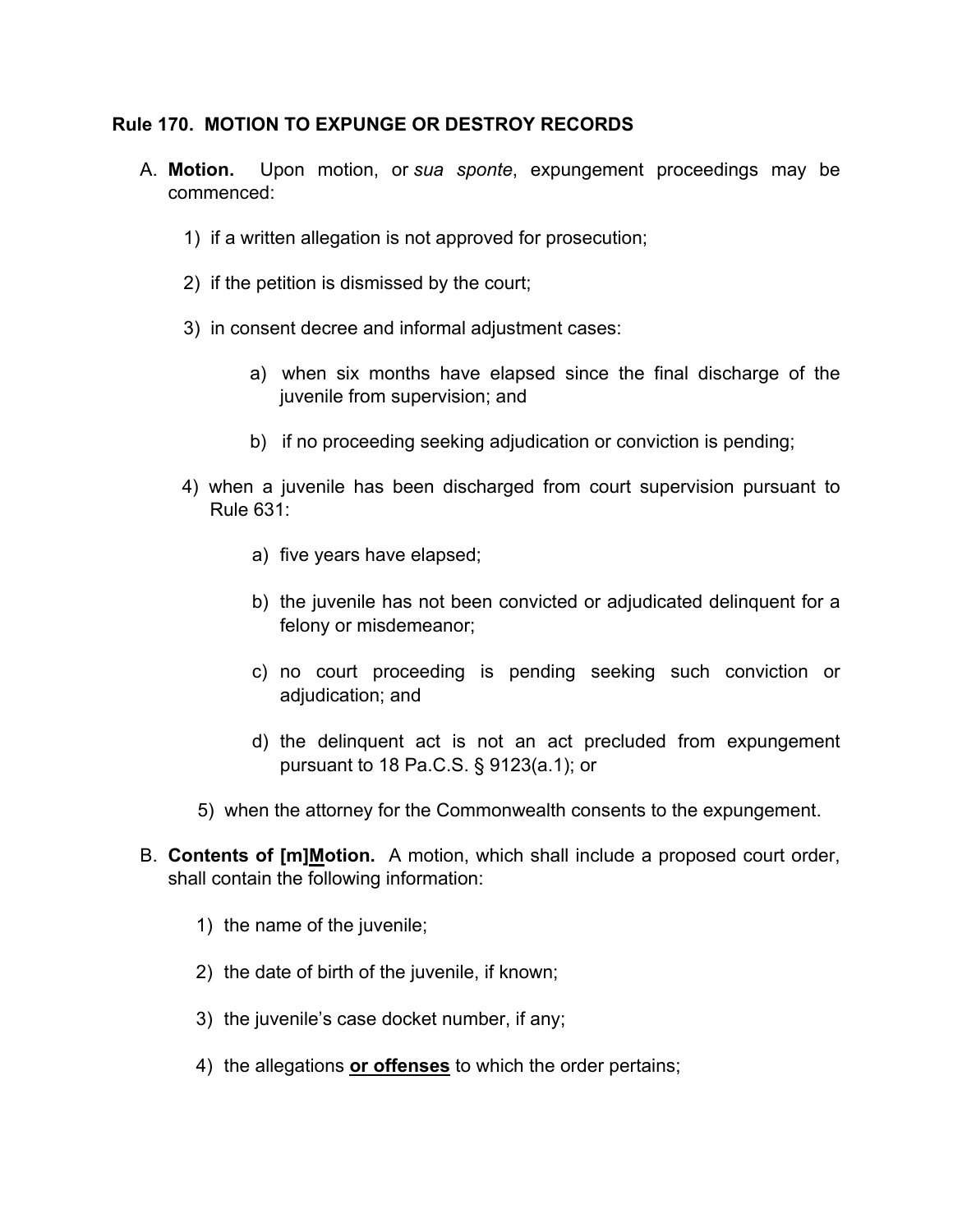- 5) the law enforcement agency that initiated the allegations;
- 6) the reference number of the police report or written allegation to be expunged or destroyed**, including the juvenile offense tracking number (JOTN), if available**;
- 7) the date of arrest;
- 8) the disposition of the written allegation or petition;
- 9) the reasons and statutory authority for expunging or destroying the documents, fingerprints, or photographs; and
- 10) the agencies upon which certified copies of the court order shall be served**.**
- C. **Service of [m]Motion.** In addition to the service required by Rule 345, the movant shall serve the motion on the chief juvenile probation officer.

## D. **Answer.**

- 1) The attorney for the Commonwealth, and any other person upon whom the motion was served, may file an answer to the motion.
- 2) If objections to the motion are not made within thirty days of the filing of the motion, they shall be deemed waived.
- E. **Court's [r]Response to the [m]Motion.** The court shall conduct a hearing or grant or deny the motion after giving consideration to the following factors:
	- 1) the type of offense;
	- 2) the individual's age, history of employment, history of academic or vocational training, delinquent or criminal activity, and drug or alcohol issues;
	- 3) adverse consequences that the individual may suffer if the records are not expunged; and
	- 4) whether retention of the record is required for purposes of public safety.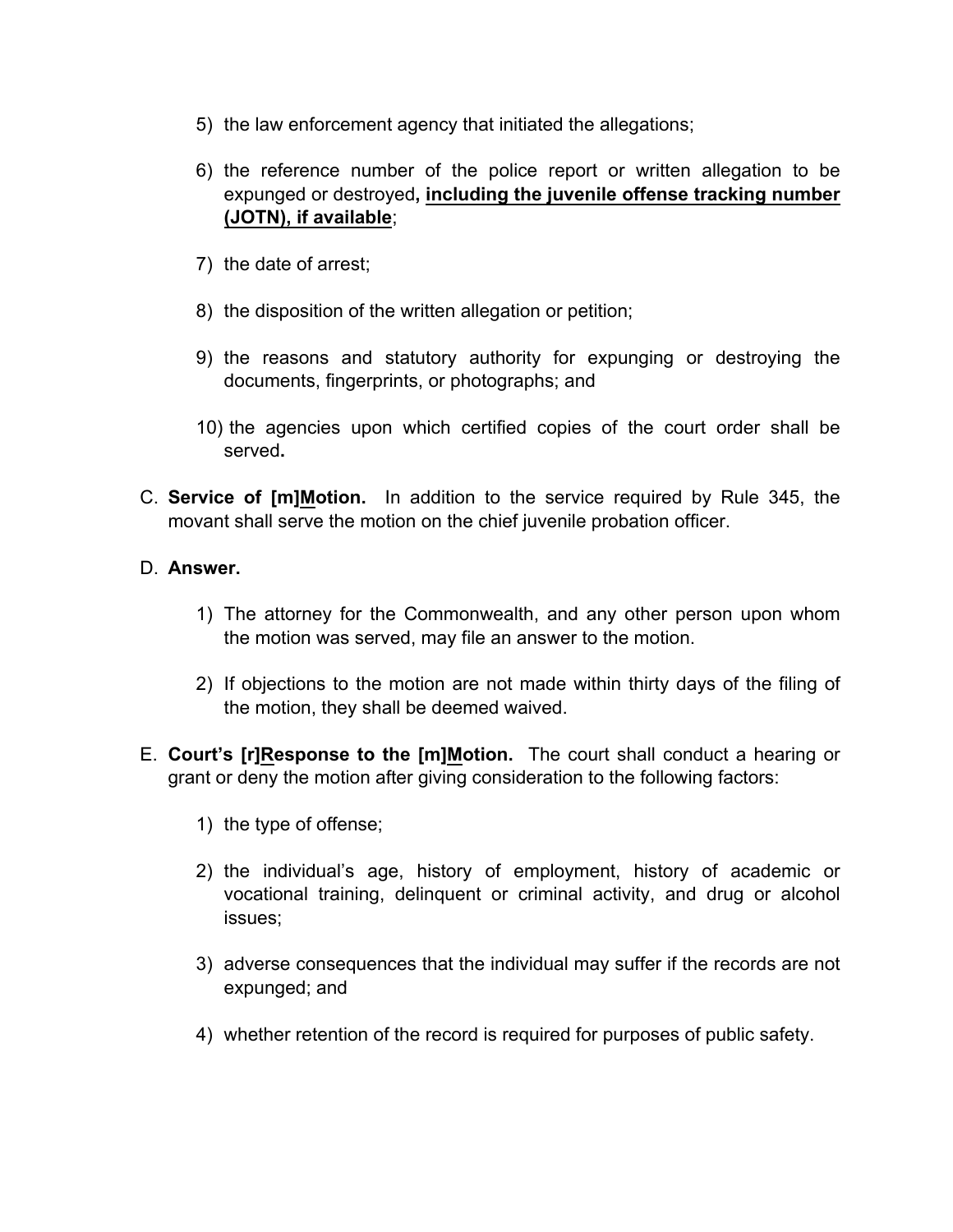# F. **Inter-[c]County [t]Transfer [c]Cases.**

- 1) A motion to expunge or destroy records shall be filed in the county in which the adjudication of delinquency was entered.
- 2) A motion regarding the records of a juvenile whose disposition did not involve an adjudication of delinquency shall be filed in the county in which the disposition occurred.
- 3) The court entering an order to expunge or destroy records shall direct the order to any other court possessing records pertaining to the case.

## **Comment**

 Paragraph (A) provides that **[any party may file]** a motion to expunge or destroy records, files, fingerprints, or photographs, or the court, *sua sponte*, may commence expungement proceedings.

 Under paragraphs (A)(1) & (2), the written allegation or petition may be dismissed for several reasons, including, but not limited to, when: 1) a juvenile completes an informal adjustment or diversionary program; 2) the attorney for the Commonwealth declines to prosecute; 3) probable cause is not found at the detention hearing pursuant to Rule 242(C)(1); 4) there is no finding on the offenses pursuant to Rule 408(B); or 5) there is no finding of a need for treatment, supervision, and rehabilitation pursuant to Rule 409(A)(1). Expungement proceedings may be commenced upon these dismissals of the written allegation or the petition.

 Under paragraph (B)(6), any number assigned to police papers helpful in tracking the police report or written allegation that would assist the law enforcement agency in expunging or destroying the document is to be listed. A reference number could be a**[n] juvenile** offense tracking number, district control number, crime control number, incident number, Philadelphia identification number, or another number assigned by the law enforcement agency to track the document.

 Pursuant to paragraph (B)(9), the reasons for expunging the records or destroying fingerprints and photographs are to be included in the motion, specifically citing which provision of paragraph (A) applies.

 ''Expunge'' or ''expungement'' is defined by Rule 120, which means to erase legally, or the process of legal erasure of an item making it permanently not available to the public but where some information may be retained only for limited purposes by agencies or departments. *See* Rule 173. *See also* Comment to Rule 120.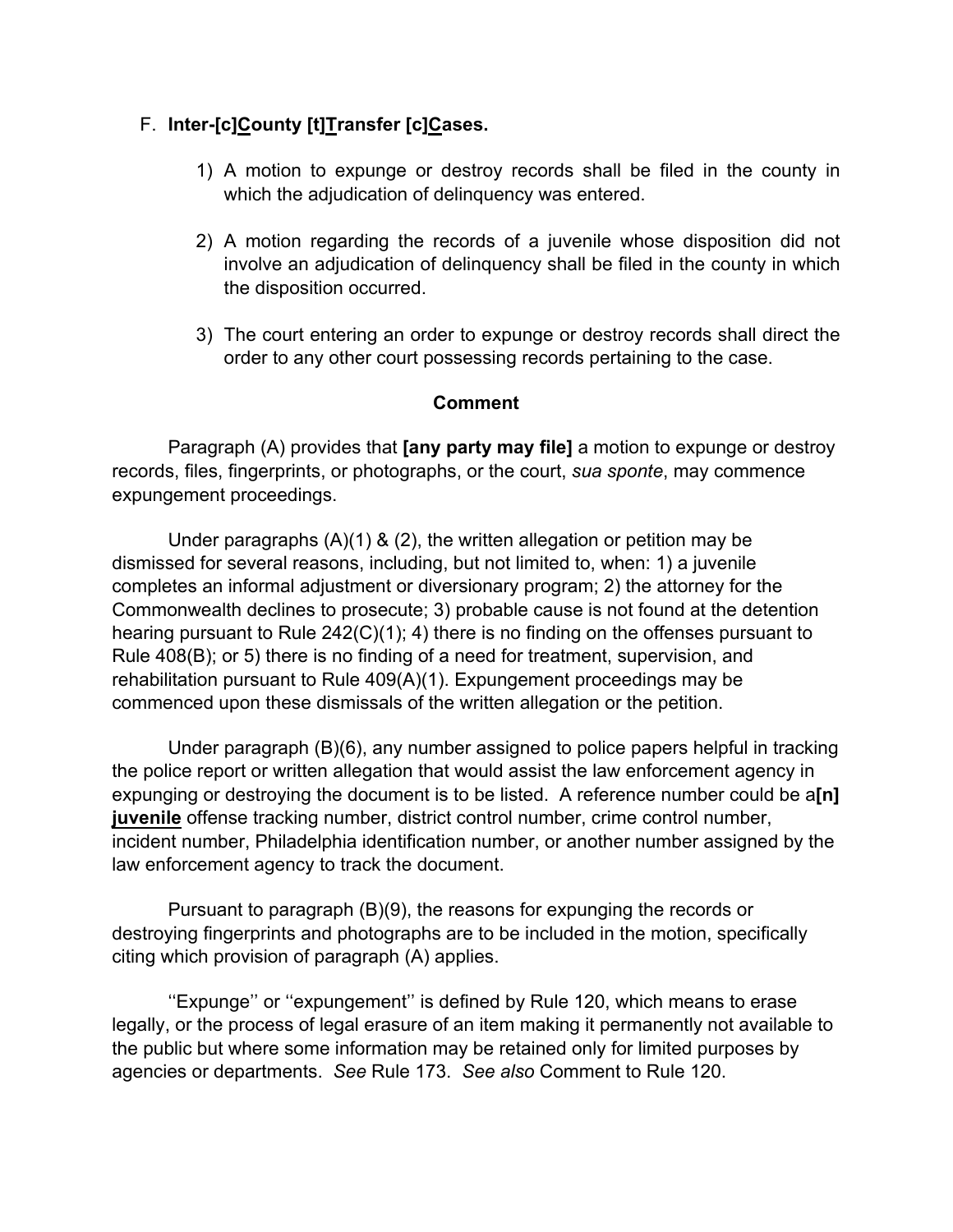Rule 173 provides for the retention of certain information that is crucial for: 1) determining compliance with the order to expunge; 2) determining eligibility in a court program, determining the grading or penalty of an offense, or for other purposes as provided by law; 3) maintaining statistical and research information; 4) maintaining intelligence and investigative information; and 5) financial audits.

 The new procedures instituted with the changes of 2014 require one procedure for expunging or destroying records, fingerprints, and photographs. One order will go to the appropriate agencies and departments as required by Rule 172 and will help those agencies become more efficient in the manner in which items are destroyed or expunged.

 Pursuant to paragraph (D), the attorney for the Commonwealth is given an opportunity to respond to the motion. The attorney for the Commonwealth should specify its position on whether items should be expunged or destroyed. Expunged items remain available to law enforcement agencies and the attorney for the Commonwealth in limited circumstances, whereas destroyed items are permanently erased. The attorney for the Commonwealth should consent to expunging records unless the attorney for the Commonwealth demonstrates good cause for the retention of records. *See In re A.B.*, 987 A.2d 769 (Pa. Super. **[Ct.]** 2009).

 The reasons for maintaining information pursuant to Rule 173 do not qualify as good cause against expunging records under this rule. Maintenance of specific information is different from the maintenance of the official court record or other official records of the juvenile probation office or a law enforcement agency. Pursuant to Rule 173, a separate document, file, or database is to be created. *See* Rule 173 and its Comment.

 If the attorney for the Commonwealth objects to expunging or destroying the records, the court should conduct a hearing on the motion.

 Pursuant to paragraph (E)(3), the court is to consider adverse consequences that an individual may suffer if the records are not expunged. Adverse consequences are discussed in The Pennsylvania Collateral Consequences Checklist instituted by Pennsylvania Juvenile Indigent Defense Action Network in conjunction with the initiative the Models for Change System Reform in Juvenile Justice. This checklist may be assessed on the Supreme Court's website at http://www.pacourts.us/T/BoardsCommittees/JuvenileCourtProcedural/.

 The attorney for the Commonwealth in the county in which a motion is filed in an inter-county transfer case pursuant to paragraph (F) should provide notice of the motion to, and communicate with, the attorney for the Commonwealth and the juvenile probation office in the county to which, or from which, the case was transferred.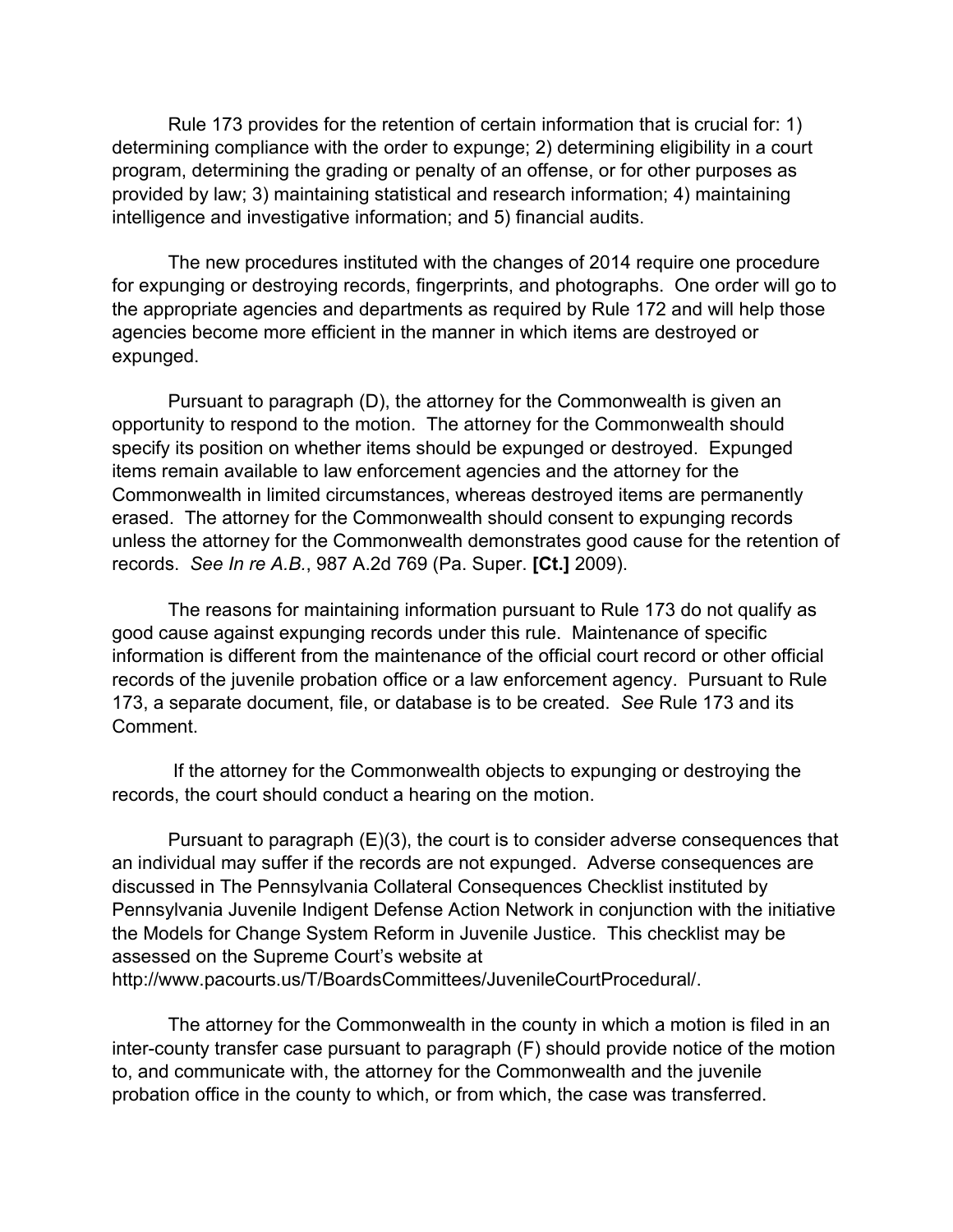Notwithstanding this rule, *see* 18 Pa.C.S. § 9123(a.1) for cases that are ineligible for expungement proceedings. *See also* 42 Pa.C.S. § 6341 for destruction of fingerprints and photographs.

**Official Note:** Rule 170 adopted April 1, 2005, effective October 1, 2005. Amended July 28, 2014, effective September 29, 2014. Amended February 12, 2015, effective immediately. **Amended \_\_ \_\_, 2017, effective \_\_ \_\_, 2017.**

*Committee Explanatory Reports:*

Final Report explaining the provisions of Rule 170 published with the Court's Order at 35 Pa.B. 2214 (April 16, 2005). Final Report explaining the amendments to Rule 170 published with the Court's Order at 44 Pa.B. 5447 (August 16, 2014). **Final Report explaining the amendments to Rule 172 published with the Court's Order at \_\_ Pa.B. \_\_ (\_\_ \_\_, 2017).**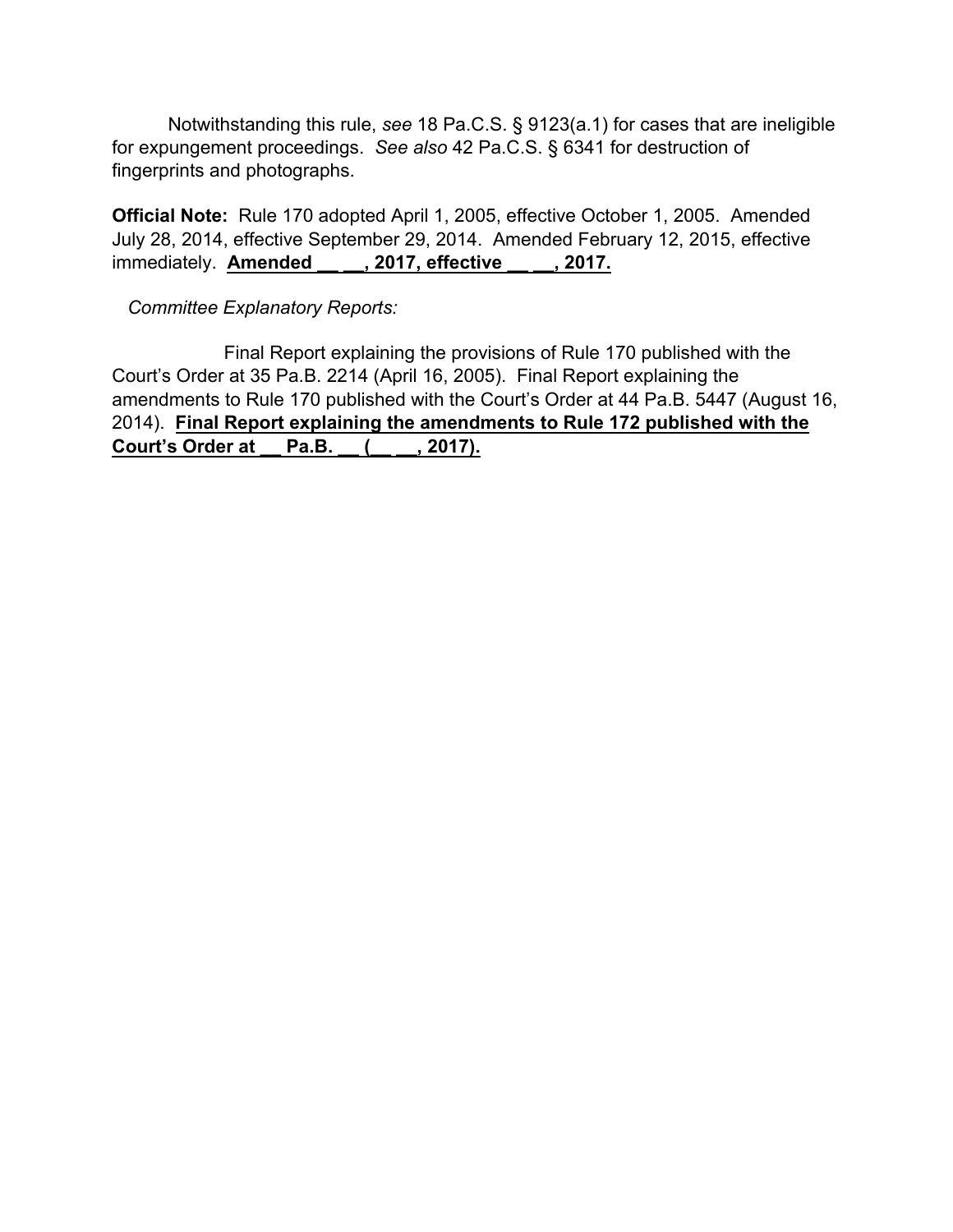## **Rule 172. ORDER TO EXPUNGE OR DESTROY**

- A. **Contents.** Any order to expunge or destroy the official court record, juvenile probation files, docket entries, law enforcement records, or fingerprints and photographs shall include the following information:
	- 1) all items contained in Rule 170(B);
	- 2) a directive specifically identifying which items shall be expunged or destroyed, including all law enforcement records, juvenile probation files, official court records, other juvenile records, fingerprints, photographs, and any other information pertaining to the arrest;
	- 3) a directive that the keeper of the juvenile records shall expunge or destroy such items;
	- 4) a directive that each agency, department, or office, upon request, shall notify the court or its designee, in writing, of the action taken in response to the order to expunge or destroy;
	- 5) a directive to a school building principal or his or her designee to destroy information received from the court pursuant to Rule 163;
	- 6) the printed name and signature of the judge issuing the order; and
	- 7) the date of the court order.
- B. **Service.** In addition to the service required by Rule 167, the clerk of courts, court administrator, or other court designee shall serve certified copies of the order on the chief juvenile probation officer**, the Pennsylvania State Police, the Juvenile Court Judges' Commission,** and any other person or agency as directed by the court.

### **Comment**

 Pursuant to paragraph (A)(2), the court is to list specifically which items are to be expunged and which items are to be destroyed. Specific information retained pursuant to Rule 173 should be expunged but not destroyed. In most instances, the court should order that the fingerprints and photographs be destroyed and that the remaining records and documents be expunged.